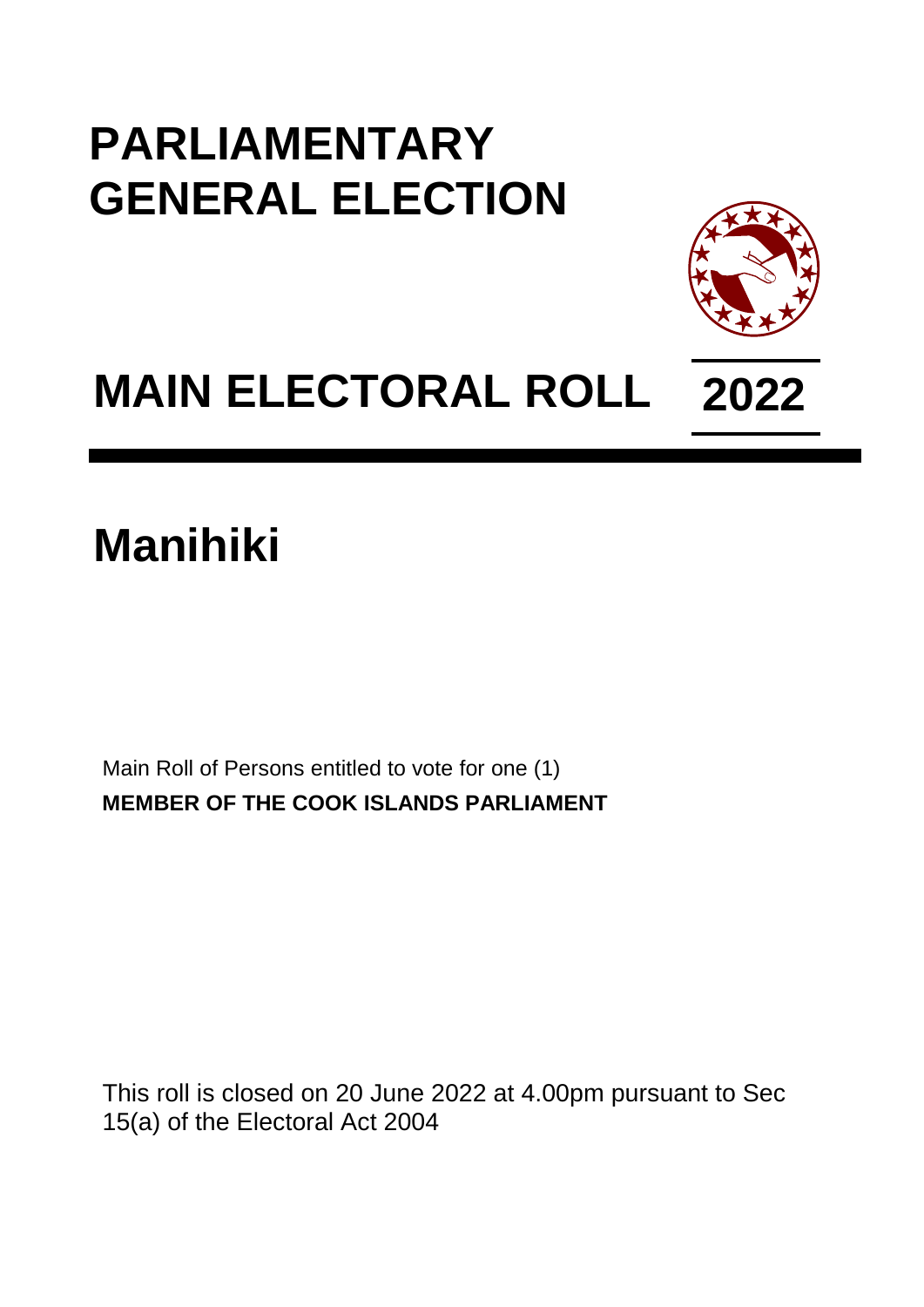

Form 2 Sec.16(1)

| Page<br>1<br>Line | Name in Full, Residence, Occupation                   |
|-------------------|-------------------------------------------------------|
| $\mathbf{1}$      | ANESI Taote, Tauhunu, MIG Energy Operator             |
| 2                 | APOLO Tuatai, Tauhunu, Pearl Farm Labourer            |
| 3                 | ARIIHEE Bermy Julieanna, Tauhunu, Marine Scientist    |
| 4                 | ARII-TOKA Munokoa, Tauhunu, Labourer                  |
| 5                 | BROWNE Christopher, Tauhunu, Marine Fisheries Officer |
| 6                 | CHARLIE Tamangaro, Tauhunu, Retired                   |
| 7                 | CHARLIE Toka, Tauhunu, Unemployed                     |
| 8                 | DEAN Taungatoru Poerava, Tauhunu, Domestic Duties     |
| 9                 | ELISA Ioane, Tauhunu, Pensioner                       |
| 10                | ELISA Thomas George Hugh, Tauhunu, MIG Employee       |
| 11                | GEORGE Agnes, Tukao, Sole Trader                      |
| 12                | GREIG Albert, Tukao, MIG Infrastructure               |
| 13                | GREIG Navakatini, Tukao, MIG Infrastructure           |
| 14                | HIRO Joseph, Tukao, Deputy Mayor/Island Councillor    |
| 15                | IOABA Ngatupunna, Tukao, Property/Grounds Manager     |
| 16                | IOANE Kamuta Carpenter, Tauhunu, Self Employed        |
| 17                | IOANE Taaki, Tauhunu, Builder                         |
| 18                | JOHN Deputy Mayor, Tauhunu, MIG Employee              |
| 19                | JOHN Emma, Tauhunu, Teacher Aide                      |
| 20                | JOHN Ngau, Tauhunu, Island Admin S/Clerk              |
| 21                | JOHNSON Party, Tauhunu, Pensioner                     |
| 22                | KAIMARIA Tereapii, Tauhunu, Pearl Farmer Diver        |
| 23                | KAINA Anthony Tarau, Tukao, Inclusive Teacher Aide    |
| 24                | KAINA Bernadino Boaza, Tukao, Senior Constable        |

KAINA Heremeiti, Tukao, Domestic Duties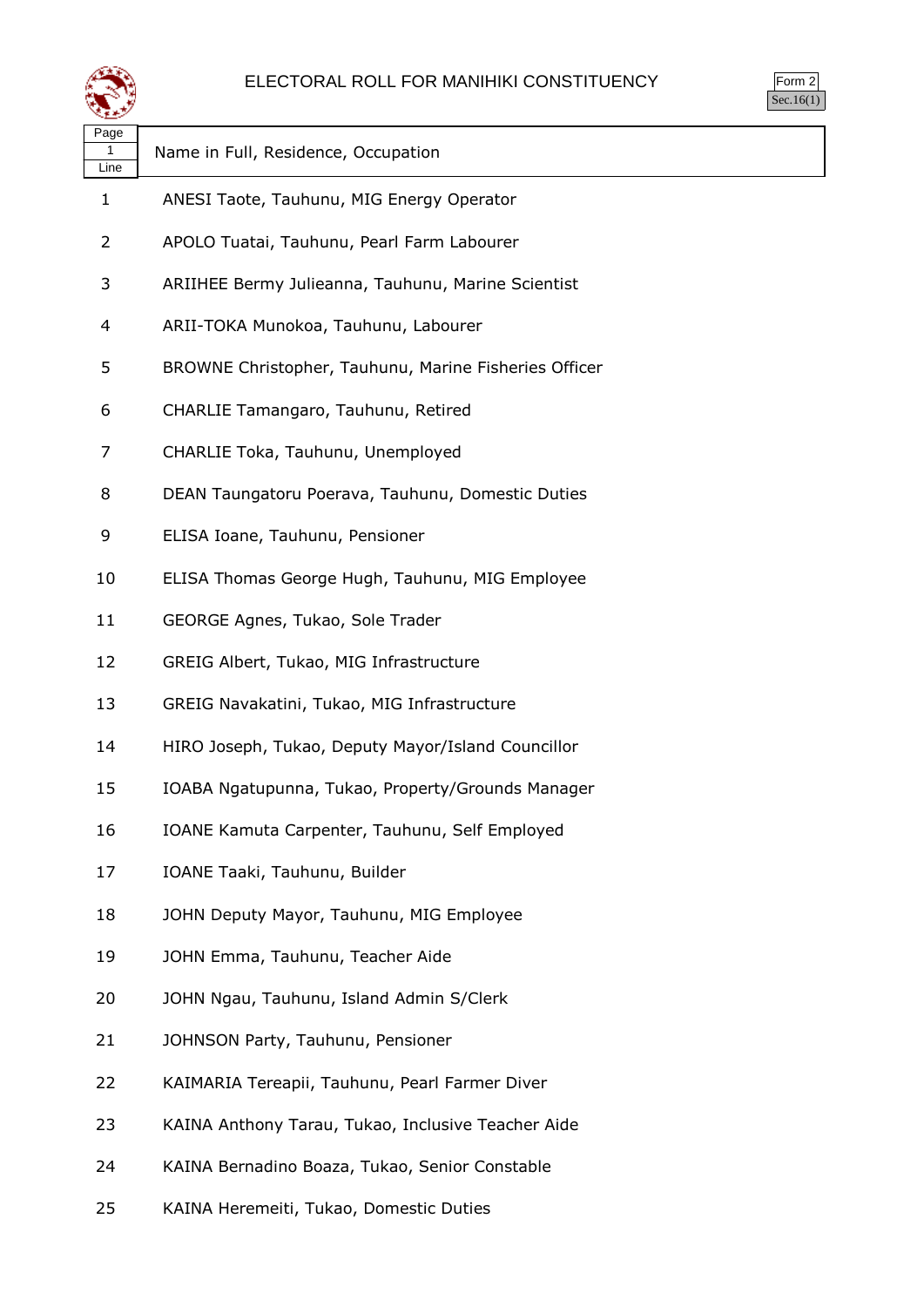

| orm<br>╭ |
|----------|
| ` 1      |

| Page<br>2<br>Line | Name in Full, Residence, Occupation                      |
|-------------------|----------------------------------------------------------|
| 1                 | KAINA Jane Kimi, Tukao, Self Employed                    |
| 2                 | KAINA Tarau, Tukao, MIG Infra Manager                    |
| 3                 | KAITARA Luka, Tukao, OIC Energy                          |
| 4                 | KAITARA Ngatokoitu, Tukao, Housewife                     |
| 5                 | KAITARA William, Tukao, Pearl Farmer                     |
| 6                 | KARAPONGA Munokoakura Kaina, Tukao, Agriculture Officer  |
| 7                 | KARAPONGA Nitika, Tukao, Admin/Tech/Supervisor-Vodafone  |
| 8                 | KARAPONGA Reni Theresa, Tukao, MIG Administration Clerk  |
| 9                 | KARAPONGA Tamuera, Tukao, Pearl Farmer                   |
| 10                | KAREROA James, Tukao, Pearl Farmer                       |
| 11                | KORA-NEWNHAM Thomas, Tauhunu, Pearl Farmer               |
| 12                | KOTEKA John Junior, Tauhunu, Pearl Farmer                |
| 13                | KOTEKA Ngametua Taunga Edwind, Tauhunu, Registered Nurse |
| 14                | MAIHIA Maihiarahi, Tauhunu, Pearl Farmer                 |
| 15                | MAKIRA Faiteru Teinaki, Tukao, Not Stated                |
| 16                | MAKIRA Jane Mirihau, Tukao, MIG - Hygiene Officer        |
| 17                | MAKIRA Pepe, Tukao, Labour                               |
| 18                | MAKIRA Toka, Tukao, Government Representative            |
| 19                | MAKITA Arii, Tauhunu, Caregiver                          |
| 20                | MAKITA Vainepoto, Tauhunu, Pensioner                     |
| 21                | MARSTERS SAITU Tokorua, Tauhunu, Housewife               |
| 22                | MATANGARO John, Tauhunu, MIG Employee                    |
| 23                | MCKENZIE Bryan William, Tukao, Pearl Farmer              |
| 24                | MCKENZIE Helen Tuhe Uneke, Tukao, Pearl Farmer           |

MCLEOD John Eric, Tauhunu, Businessman/Island Councillor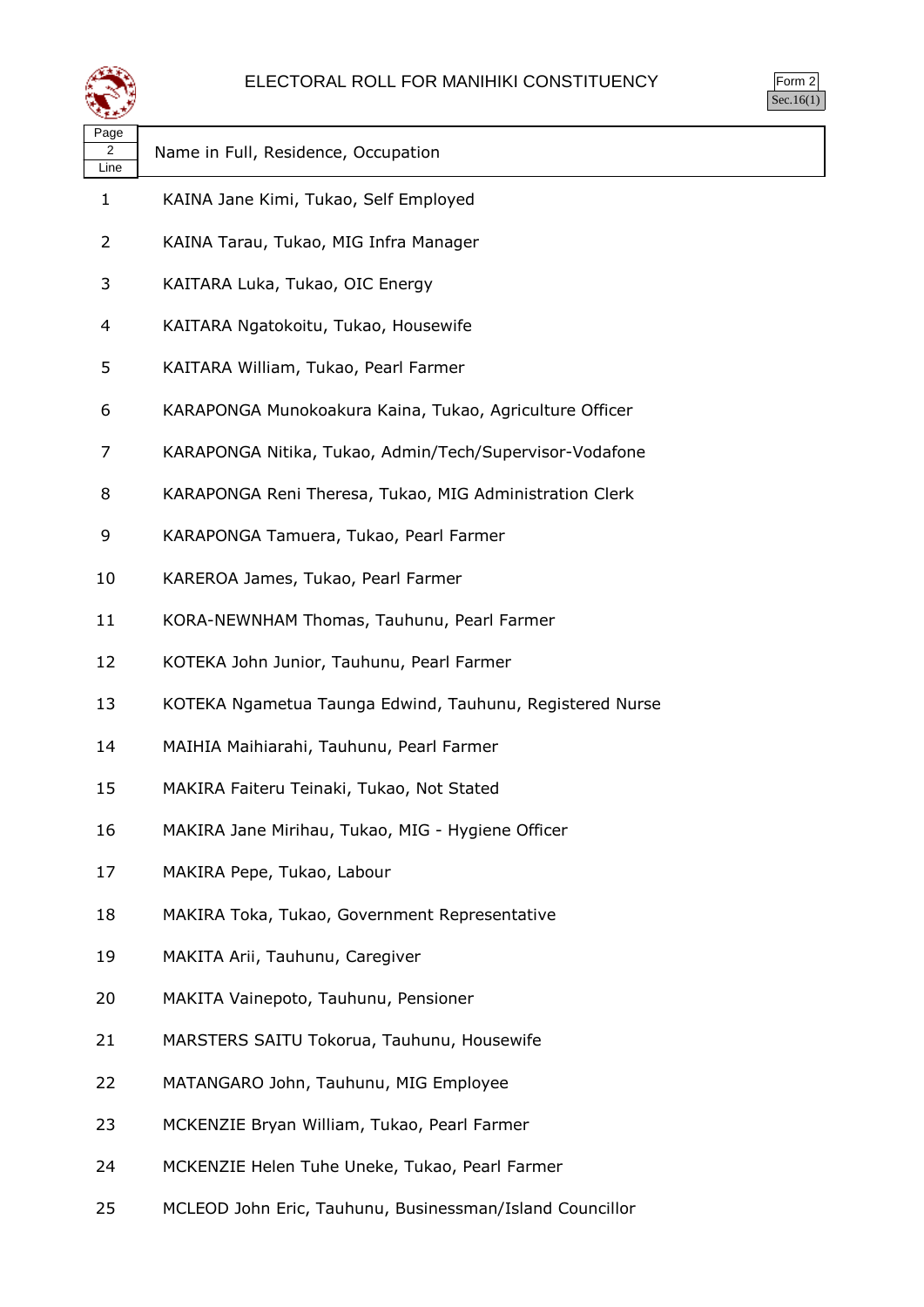

| Page<br>3<br>Line | Name in Full, Residence, Occupation                                      |
|-------------------|--------------------------------------------------------------------------|
| 1                 | MEROTA Tiatavaine, Tukao, Domestic Duties                                |
| 2                 | MII Mabel, Tauhunu, Reverend's Wife                                      |
| 3                 | MII Nikau, Tauhunu, Reverend                                             |
| 4                 | NAPARA Fred Tangi, Tauhunu, Marine Manager                               |
| 5                 | NAPARA Johnston, Tauhunu, MIG Fuel Officer                               |
| 6                 | NAPARA Ngamata Imelda, Tauhunu, Mayor/Pearl Farmer                       |
| 7                 | NAPARA Purotu Kimiora, Tauhunu, Property/Ground Officer                  |
| 8                 | NAPARA Tuaine Ngaro Howard, Tauhunu, Labourer                            |
| 9                 | NAVAKATINI Puapii Ngametua, Tauhunu, Senior Carpenter - MIG              |
| 10                | NGATOKO NGAIORAE Teokotai Maria, Tauhunu, Dental Practitioner/Theraphist |
| 11                | NIMETI Nimeti, Tauhunu, Executive Officer                                |
| 12                | PANIANI Anna Mary, Tauhunu, Psychiatric Nurse                            |
| 13                | POIRI Makiroa, Tauhunu, Pensioner                                        |
| 14                | POKIPOKI Tamaroa, Tukao, MIG Senior Operator                             |
| 15                | PUPUKE Akauta, Tauhunu, Domestic Duties                                  |
| 16                | PUPUKE Wireless, Tauhunu, Marine Officer/Island Councillor               |
| 17                | PUPUKE Wireless Junior, Tauhunu, Pearl Farm Labourer                     |
| 18                | RAHUI Alexander Samson, Tukao, MIG Fuel Officer                          |
| 19                | RAURU Anna Marie, Tauhunu, School Principal                              |
| 20                | RONGO Marahua, Tukao, Orometua Vaine                                     |
| 21                | RONGO Tangaroa Harry, Tukao, Minister of Religion - CICC                 |
| 22                | SAITU Munokoatea, Tauhunu, Unemployed                                    |
| 23                | SAITU Noosiku Tinirangi, Tauhunu, MIG Employee                           |
| 24                | SAITU Tumukahu, Tauhunu, Minister of Religion - CICC                     |

SAMSON Rua Tangikara, Tukao, Housewife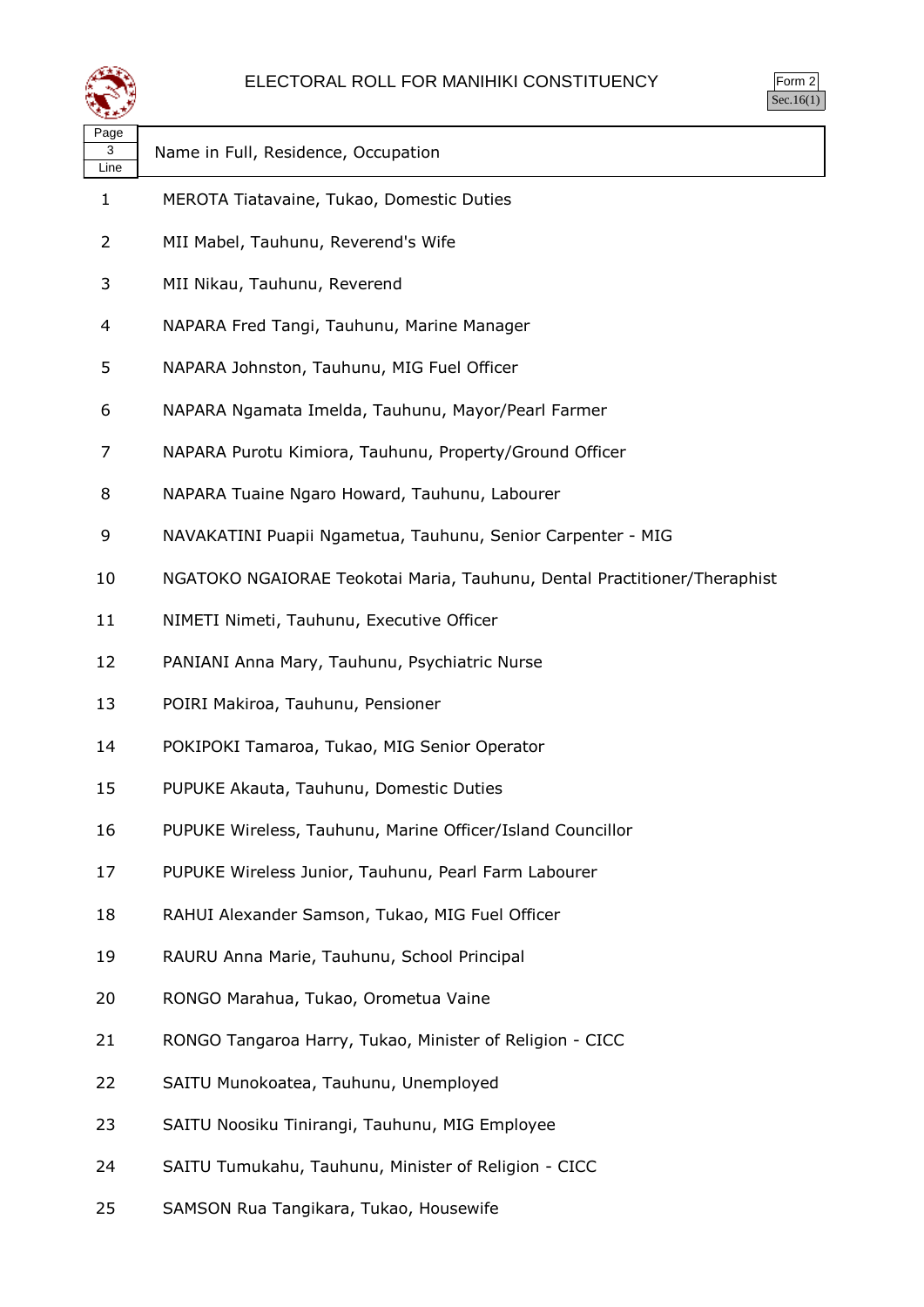

| ९೬१               |                                                                    |
|-------------------|--------------------------------------------------------------------|
| Page<br>4<br>Line | Name in Full, Residence, Occupation                                |
| 1                 | SAMSON Trainee, Tukao, MIG TV/Radio Operator/Island Councillor     |
| $\overline{2}$    | SAMSON Tuakana, Tukao, Housewife                                   |
| 3                 | SIMIONA Munokoavaine, Tauhunu, MIG Hygiene Officer                 |
| 4                 | SOLOMONA Tere Ioane, Tauhunu, Pensioner                            |
| 5                 | TAHIRI Tupou Repoama, Tukao, Pensioner                             |
| 6                 | TAIO Ngatokorua, Tauhunu, Teacher                                  |
| 7                 | TAMATA Tere, Tauhunu, Store Trader                                 |
| 8                 | TAMATA Tohoa Tini, Tauhunu, Housewife                              |
| 9                 | TAMAUNU Ruhau Granny, Tukao, Pensioner                             |
| 10                | TANGI Jemina Tamaine, Tauhunu, Deputy Registrar                    |
| 11                | TARAU Mareta Agnes, Tukao, Island Councillor                       |
| 12                | TEAMA Ngatuakana, Tauhunu, BCI - Cashier                           |
| 13                | TEAMA Teremoana, Tauhunu, Teacher                                  |
| 14                | TEPAANO Carol, Tauhunu, Infra Manager/Mechanic/Island Councillor   |
| 15                | TEPAANO Pikitika, Tauhunu, Pearl Farmer                            |
| 16                | TEPANIA Haumata, Tauhunu, Domestic Duties                          |
| 17                | TEPANIA Heremahanga Pupuke, Tauhunu, Gender, Youth, Sports Officer |
| 18                | TEPANIA Munokoa, Tauhunu, MIG Infra Supervisor                     |
| 19                | TEPANIA Ngametua, Tauhunu, Domestic Duties                         |
| 20                | TEPANIA Seprina, Tauhunu, Domestic Duties                          |
| 21                | TEPANIA Tepania, Tauhunu, MIG Infra Leading Hand                   |
| 22                | TEPANO Emily Miriama Carol, Tauhunu, Internal Affairs Officer      |
| 23                | TEURUKURA Roimata Miria, Tukao, Pearl Farmer                       |
| 24                | TOBIA Angeline, Tukao, Finance Officer                             |

TOKA Tangi Junior, Tauhunu, MIG Energy Operator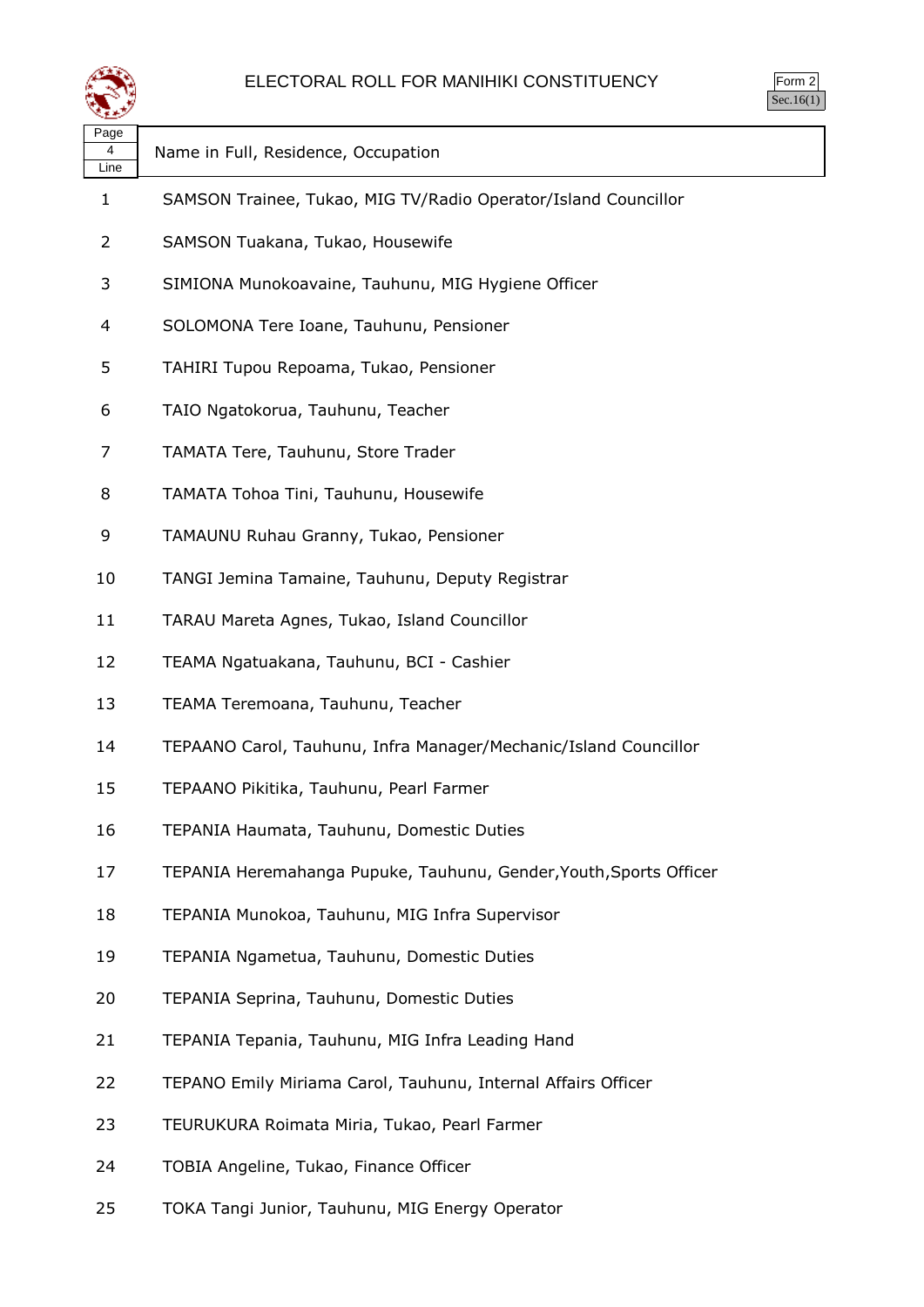

| orm<br>╭ |
|----------|
| ` 1      |

 $\overline{\phantom{0}}$ 

| પ∓≠У              |                                                           |
|-------------------|-----------------------------------------------------------|
| Page<br>5<br>Line | Name in Full, Residence, Occupation                       |
| $\mathbf{1}$      | TOKA Toka, Tauhunu, MIG Energy                            |
| 2                 | TUATORU Maramaangite, Tauhunu, BCI Clerk                  |
| 3                 | TUATORU Rosalina, Tauhunu, Teacher Aide                   |
| 4                 | TUATORU Tuatoru, Tauhunu, MIG Employee                    |
| 5                 | TUHE Mary Maraea, Tukao, Housewife                        |
| 6                 | TUHE Umurua Rahi, Tukao, Energy Officer                   |
| 7                 | TUTERE Eclipse, Tauhunu, Self Employed                    |
| 8                 | UEA Tipora, Tauhunu, Domestic Duties                      |
| 9                 | WILLIAM Hannah Maree Tuatai, Tauhunu, Domestic Duties     |
| 10                | WILLIAM Justine Tuatai, Tauhunu, Admin Clerk              |
| 11                | WILLIAM Kauvae, Tukao, Domestic Duties                    |
| 12                | WILLIAM Peter Ricaldo Arthur, Tauhunu, Police Constable   |
| 13                | WILLIAM Tahenga Metua, Tukao, Retired                     |
| 14                | WILLIAM Theresa Mikara, Tauhunu, Domestic Duties          |
| 15                | WILLIAM Tipia Tepaano, Tauhunu, Housewife                 |
| 16                | WILLIAM William, Tukao, Pensioner                         |
| 17                | WILLIAMS Athanasio, Tukao, Pearl Farmer                   |
| 18                | WILLIAMS Gabral Taiti, Tauhunu, Pearl Farm labourer       |
| 19                | WILLIAMS Jean-Marie Etaia, Tauhunu, Public Health Officer |
| 20                | WILLIAMS Jessie Kaitara, Tauhunu, Pensioner               |
| 21                | WILLIAMS Joyana Miimetua Pepe, Tauhunu, Domestic Duties   |
| 22                | WILLIAMS Winnie Tereapii, Tukao, Teacher                  |
| 23                | WIRELESS Ngatamaine, Tukao, BCI Customer Services         |
| 24                | WIRELESS Teupa Kimiora, Tauhunu, Self Employed            |